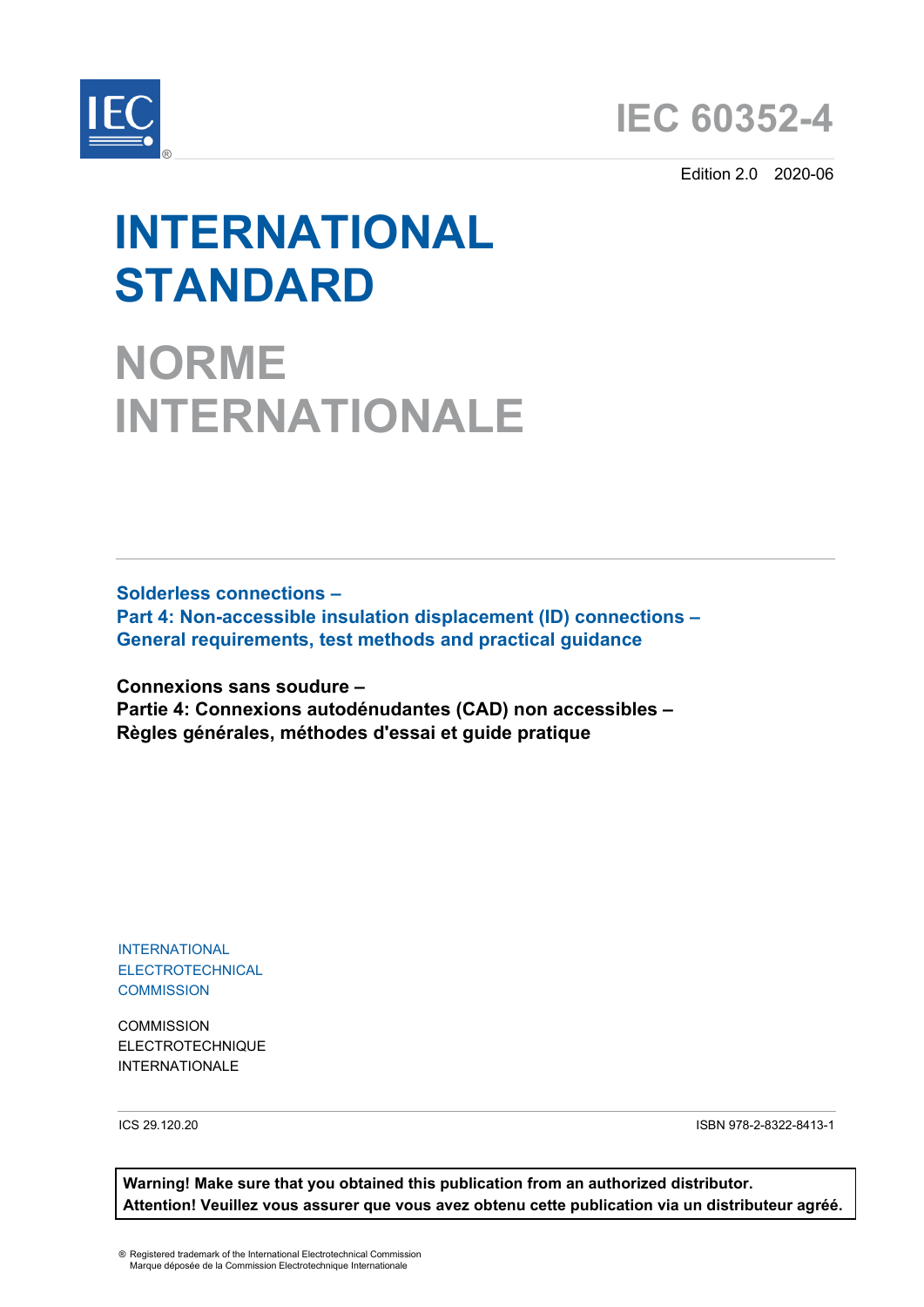# CONTENTS

| 1 |       |                                                                        |  |
|---|-------|------------------------------------------------------------------------|--|
| 2 |       |                                                                        |  |
| 3 |       |                                                                        |  |
| 4 |       |                                                                        |  |
| 5 |       |                                                                        |  |
|   | 5.1   |                                                                        |  |
|   | 5.2   |                                                                        |  |
|   | 5.2.1 |                                                                        |  |
|   | 5.2.2 |                                                                        |  |
|   | 5.2.3 |                                                                        |  |
|   | 5.2.4 |                                                                        |  |
|   | 5.3   |                                                                        |  |
|   | 5.3.1 |                                                                        |  |
|   | 5.3.2 |                                                                        |  |
|   | 5.3.3 |                                                                        |  |
|   | 5.3.4 |                                                                        |  |
|   | 5.3.5 |                                                                        |  |
|   | 5.4   | Non-accessible insulation displacement connections (ID connections) 16 |  |
| 6 |       |                                                                        |  |
|   | 6.1   |                                                                        |  |
|   | 6.2   |                                                                        |  |
|   | 6.3   |                                                                        |  |
|   | 6.4   |                                                                        |  |
|   | 6.5   |                                                                        |  |
|   | 6.6   |                                                                        |  |
| 7 |       |                                                                        |  |
|   | 7.1   |                                                                        |  |
|   | 7.2   |                                                                        |  |
|   | 7.2.1 |                                                                        |  |
|   | 7.2.2 |                                                                        |  |
|   | 7.2.3 |                                                                        |  |
|   | 7.2.4 | Repeated connection and disconnection, reusable non-accessible         |  |
|   | 7.2.5 |                                                                        |  |
|   | 7.3   |                                                                        |  |
|   | 7.3.1 |                                                                        |  |
|   | 7.3.2 |                                                                        |  |
|   | 7.3.3 |                                                                        |  |
|   | 7.4   |                                                                        |  |
|   | 7.4.1 |                                                                        |  |
|   | 7.4.2 |                                                                        |  |
|   | 7.4.3 |                                                                        |  |
|   | 7.4.4 |                                                                        |  |
|   | 7.4.5 |                                                                        |  |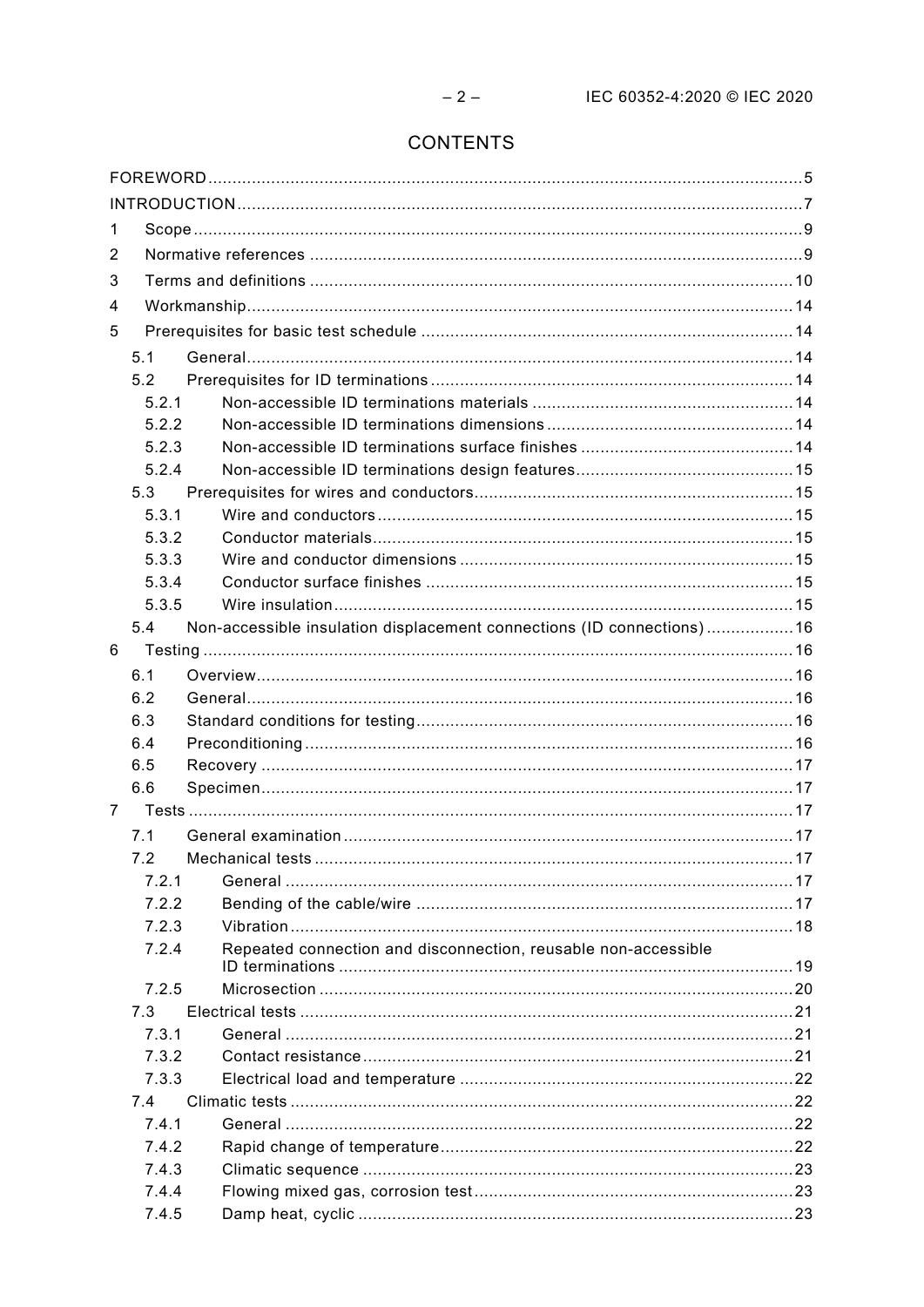| 8 |            |                                                                             |     |
|---|------------|-----------------------------------------------------------------------------|-----|
|   | 8.1        |                                                                             |     |
|   | 8.1.1      |                                                                             |     |
|   | 8.1.2      | ID connections with terminations suitable for a range of wire diameters24   |     |
|   | 8.1.3      |                                                                             |     |
|   | 8.2        |                                                                             |     |
|   | 8.2.1      |                                                                             |     |
|   | 8.2.2      |                                                                             |     |
|   | 8.2.3      |                                                                             |     |
|   | 8.3        |                                                                             |     |
|   | 8.3.1      |                                                                             |     |
|   | 8.3.2      |                                                                             |     |
|   | 8.3.3      |                                                                             |     |
|   | 8.4        |                                                                             |     |
|   |            |                                                                             |     |
|   | A.1        |                                                                             |     |
|   | A.1.1      |                                                                             |     |
|   | A.1.2      |                                                                             |     |
|   | A.2        |                                                                             |     |
|   | A.3        |                                                                             |     |
|   | A.3.1      |                                                                             |     |
|   | A.3.2      |                                                                             |     |
|   | A.3.3      |                                                                             |     |
|   | A.4        |                                                                             |     |
|   | A.4.1      |                                                                             |     |
|   | A.4.2      |                                                                             |     |
|   | A.4.3      |                                                                             |     |
|   | A.4.4      |                                                                             |     |
|   | A.5        |                                                                             |     |
|   | A.5.1      |                                                                             |     |
|   | A.5.2      |                                                                             |     |
|   | A.5.3      |                                                                             |     |
|   | A.5.4      |                                                                             |     |
|   | A.5.5      |                                                                             |     |
|   | A.6        |                                                                             |     |
|   | A.6.1      |                                                                             |     |
|   | A.6.2      | ID connections made with more than one wire in one connection slot 37       |     |
|   |            |                                                                             |     |
|   | B.1        |                                                                             |     |
|   | B.1.1      | ID connections which can be examined by destructive inspection only38       |     |
|   | B.1.2      | ID connections which can be examined by non-destructive inspection 39       |     |
|   | B.2        | General additional information about ID connections as part of a multi-pole |     |
|   | B.2.1      | Mounting and bending of wire bundles/cables with contacts having ID         |     |
|   | B.2.2      | Mating and unmating of multipole connectors with ID contacts41              |     |
|   | B.3        | Examples for good transversal microsection or negative results (see         |     |
|   | <b>B.4</b> |                                                                             | .42 |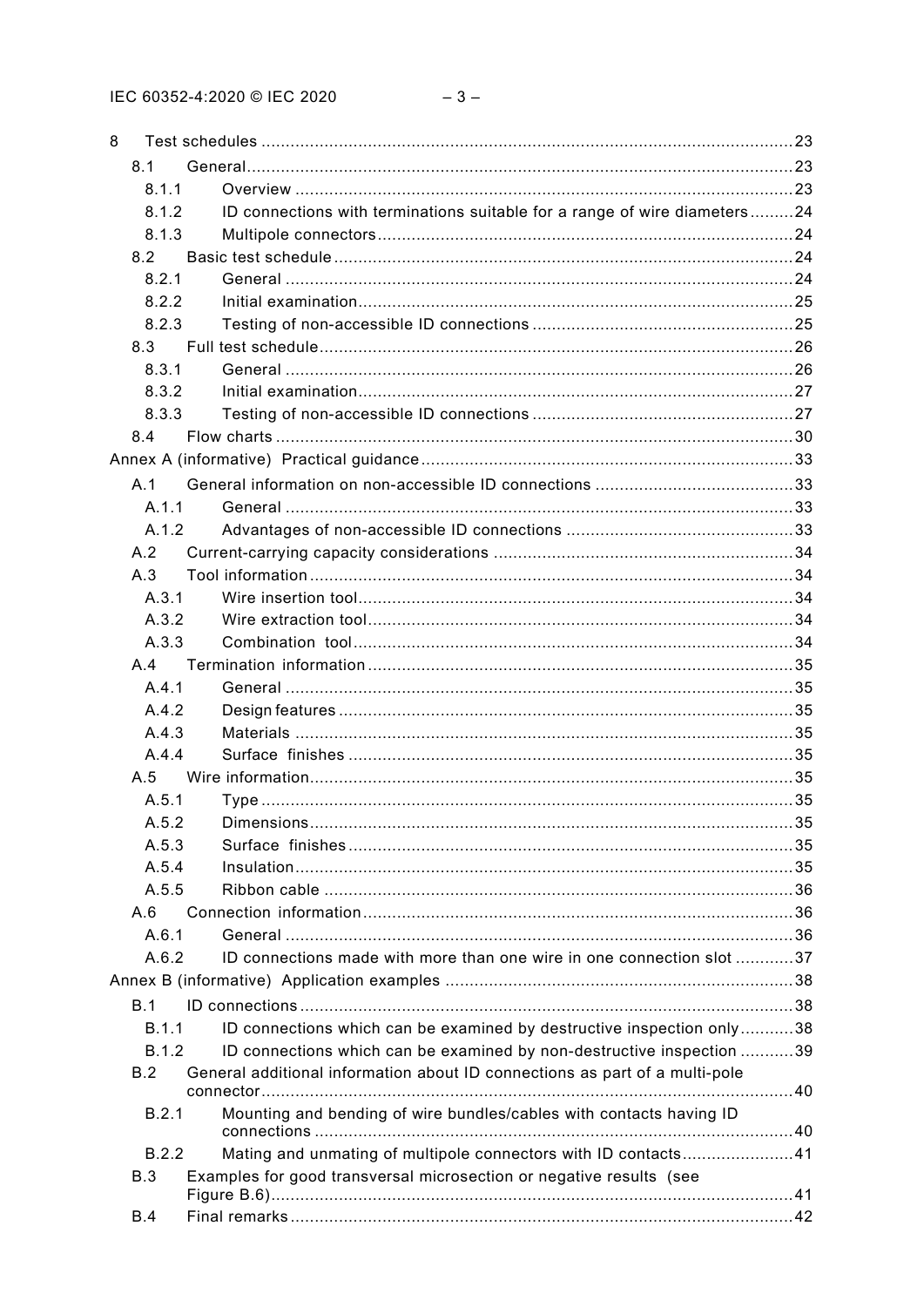| Figure 1 – Example of accessible and non-accessible insulation displacement                                                                                           |  |
|-----------------------------------------------------------------------------------------------------------------------------------------------------------------------|--|
|                                                                                                                                                                       |  |
|                                                                                                                                                                       |  |
|                                                                                                                                                                       |  |
|                                                                                                                                                                       |  |
|                                                                                                                                                                       |  |
|                                                                                                                                                                       |  |
| Figure 8 - Non-accessible ID connection made with a stranded conductor20                                                                                              |  |
| Figure 9 - Non-accessible ID connection made with a solid round conductor 20                                                                                          |  |
|                                                                                                                                                                       |  |
|                                                                                                                                                                       |  |
|                                                                                                                                                                       |  |
| Figure A.1 - Example of a non-accessible ID connection with two conductors with<br>different cross-sections in one connection slot; wires with stranded conductors 37 |  |
| Figure B.1 - Examples of correct ID connections with closed housing design, opened                                                                                    |  |
| Figure B.2 - Parts of connector housings to ensure correct ID connections (examples) 40                                                                               |  |
| Figure B.3 - Mounting of wire bundles/cables with contacts having ID connections40                                                                                    |  |
|                                                                                                                                                                       |  |
|                                                                                                                                                                       |  |
|                                                                                                                                                                       |  |
|                                                                                                                                                                       |  |
| Table 2 - Contact resistance of non-accessible ID connections, maximum permitted                                                                                      |  |
|                                                                                                                                                                       |  |
|                                                                                                                                                                       |  |
|                                                                                                                                                                       |  |
|                                                                                                                                                                       |  |
|                                                                                                                                                                       |  |
|                                                                                                                                                                       |  |
|                                                                                                                                                                       |  |
|                                                                                                                                                                       |  |
|                                                                                                                                                                       |  |
|                                                                                                                                                                       |  |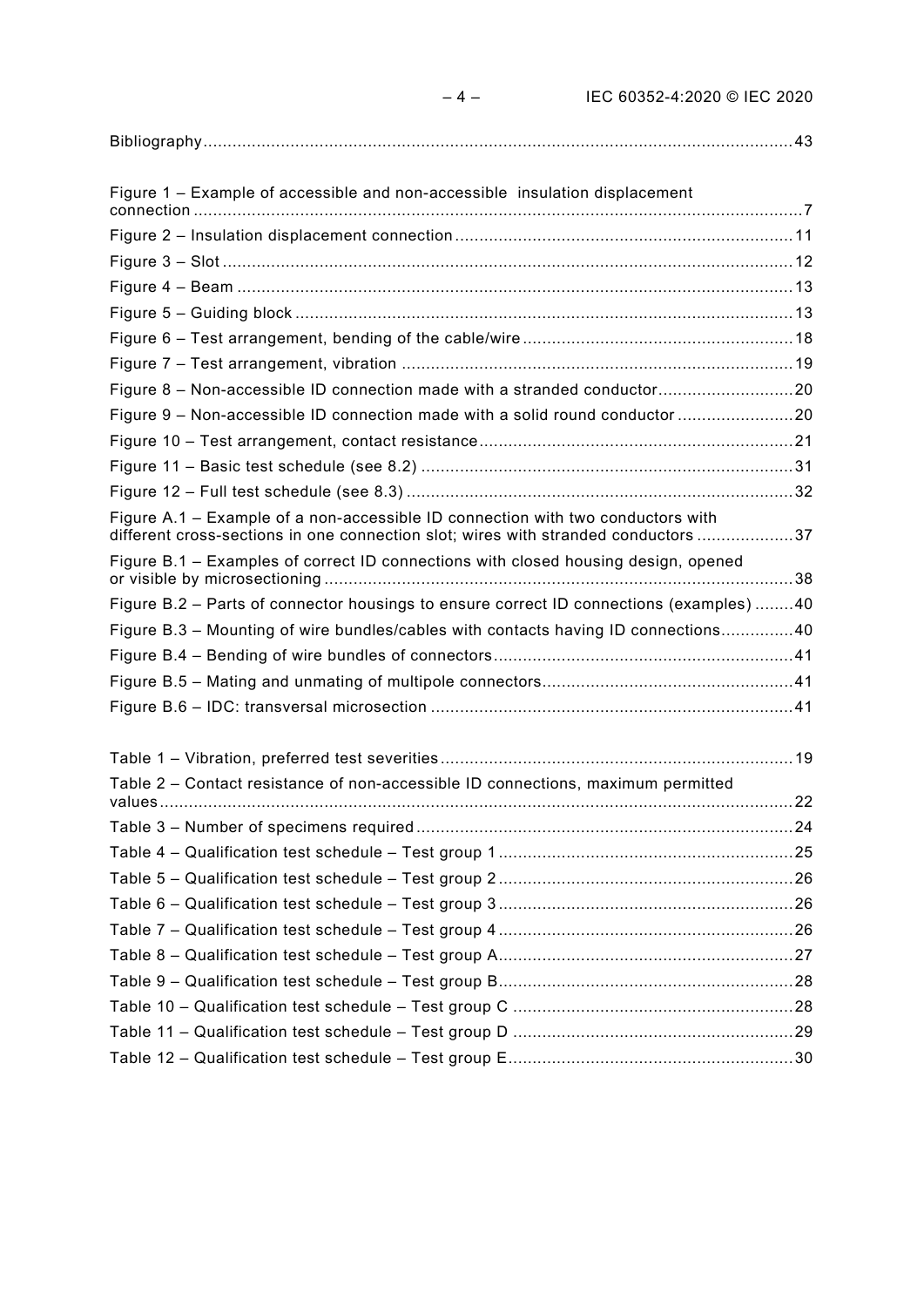## INTERNATIONAL ELECTROTECHNICAL COMMISSION

\_\_\_\_\_\_\_\_\_\_\_\_

# **SOLDERLESS CONNECTIONS –**

## **Part 4: Non-accessible insulation displacement (ID) connections – General requirements, test methods and practical guidance**

#### FOREWORD

- <span id="page-4-0"></span>1) The International Electrotechnical Commission (IEC) is a worldwide organization for standardization comprising all national electrotechnical committees (IEC National Committees). The object of IEC is to promote international co-operation on all questions concerning standardization in the electrical and electronic fields. To this end and in addition to other activities, IEC publishes International Standards, Technical Specifications, Technical Reports, Publicly Available Specifications (PAS) and Guides (hereafter referred to as "IEC Publication(s)"). Their preparation is entrusted to technical committees; any IEC National Committee interested in the subject dealt with may participate in this preparatory work. International, governmental and nongovernmental organizations liaising with the IEC also participate in this preparation. IEC collaborates closely with the International Organization for Standardization (ISO) in accordance with conditions determined by agreement between the two organizations.
- 2) The formal decisions or agreements of IEC on technical matters express, as nearly as possible, an international consensus of opinion on the relevant subjects since each technical committee has representation from all interested IEC National Committees.
- 3) IEC Publications have the form of recommendations for international use and are accepted by IEC National Committees in that sense. While all reasonable efforts are made to ensure that the technical content of IEC Publications is accurate, IEC cannot be held responsible for the way in which they are used or for any misinterpretation by any end user.
- 4) In order to promote international uniformity, IEC National Committees undertake to apply IEC Publications transparently to the maximum extent possible in their national and regional publications. Any divergence between any IEC Publication and the corresponding national or regional publication shall be clearly indicated in the latter.
- 5) IEC itself does not provide any attestation of conformity. Independent certification bodies provide conformity assessment services and, in some areas, access to IEC marks of conformity. IEC is not responsible for any services carried out by independent certification bodies.
- 6) All users should ensure that they have the latest edition of this publication.
- 7) No liability shall attach to IEC or its directors, employees, servants or agents including individual experts and members of its technical committees and IEC National Committees for any personal injury, property damage or other damage of any nature whatsoever, whether direct or indirect, or for costs (including legal fees) and expenses arising out of the publication, use of, or reliance upon, this IEC Publication or any other IEC Publications.
- 8) Attention is drawn to the Normative references cited in this publication. Use of the referenced publications is indispensable for the correct application of this publication.
- 9) Attention is drawn to the possibility that some of the elements of this IEC Publication may be the subject of patent rights. IEC shall not be held responsible for identifying any or all such patent rights.

International Standard IEC 60352-4 has been prepared by subcommittee 48B: Electrical connectors, of IEC technical committee 48: Electrical connectors and mechanical structures for electrical and electronic equipment.

This second edition cancels and replaces the first edition, published in 1994, and its Amendment 1 (2000). This edition constitutes a technical revision.

This edition includes the following significant technical changes with respect to the previous edition:

- a) Transferred Clauses 9 to 13 into Annex A (informative).
- b) The figures were re-drawn for clarity.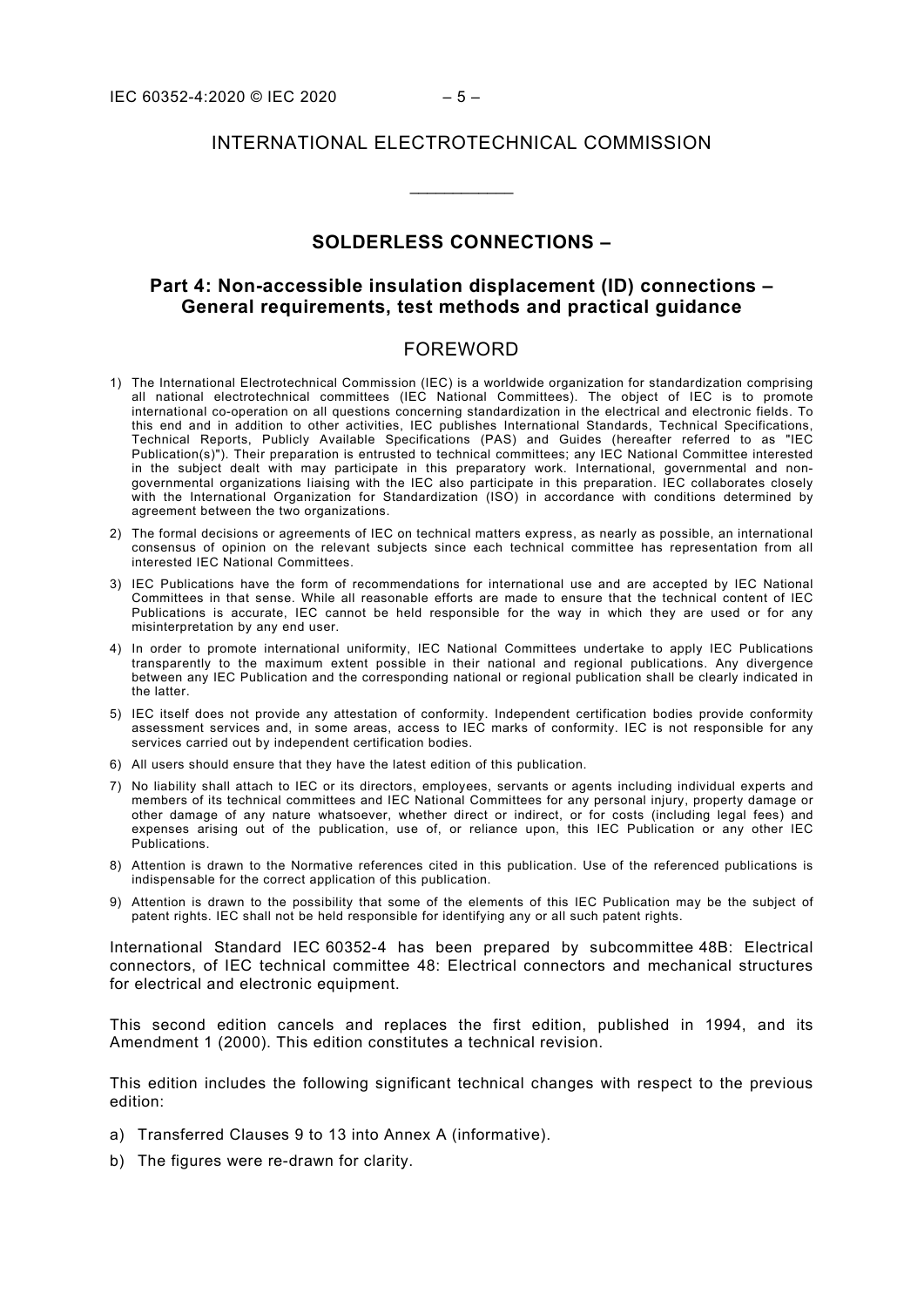The text of this International Standard is based on the following documents:

| <b>FDIS</b>   | Report on voting |
|---------------|------------------|
| 48B/2804/FDIS | 48B/2820/RVD     |

Full information on the voting for the approval of this International Standard can be found in the report on voting indicated in the above table.

This document has been drafted in accordance with the ISO/IEC Directives, Part 2.

A list of all parts in the IEC 60352 series, published under the general title *Solderless connections*, can be found on the IEC website.

The committee has decided that the contents of this document will remain unchanged until the stability date indicated on the IEC website under "http://webstore.iec.ch" in the data related to the specific document. At this date, the document will be

- reconfirmed,
- withdrawn,
- replaced by a revised edition, or
- amended.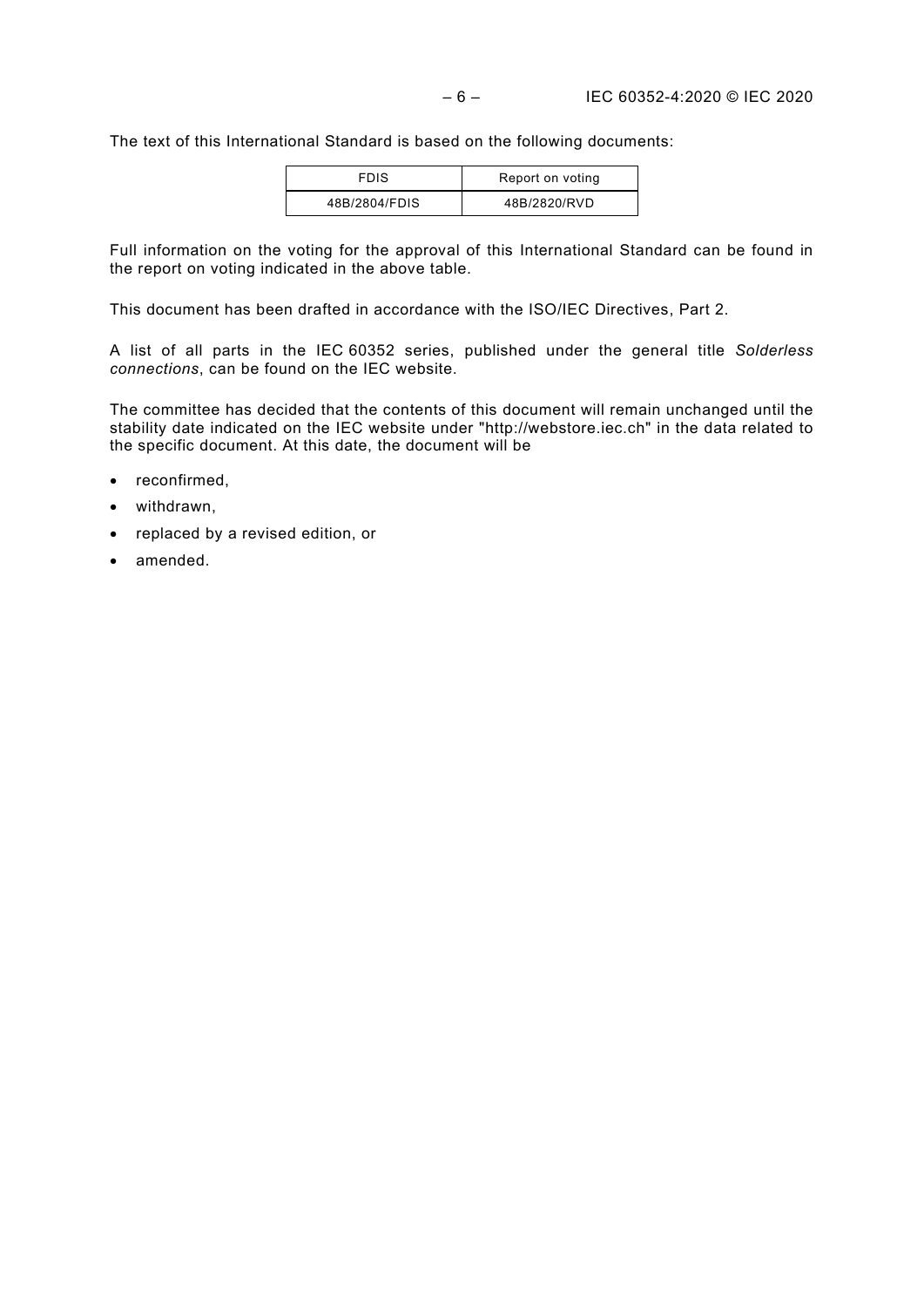#### INTRODUCTION

<span id="page-6-0"></span>The two following parts of IEC 60352 are available on solderless insulation displacement connections:

- Part 3: Accessible insulation displacement (ID) connections General requirements, test methods and practical guidance;
- Part 4: Non-accessible insulation displacement (ID) connections General requirements, test methods and practical guidance.

NOTE In this document the term "insulation displacement" is abbreviated to "ID", for example "ID connection", "ID termination".

[Figure 1](#page-6-1) illustrates examples of accessible and non-accessible insulation displacement connections that clarify the difference among them.

Part 4 includes requirements and relevant tests (normative) as well as a practical guidance in Annex A (informative) for non-accessible ID connections.

Two test schedules are provided:

- the basic test schedule which applies to insulation displacement connections which conform to all prerequisites of Clause 5. It is derived from experience with successful applications of such connections;
- the full test schedule which applies to insulation displacement connections which do not fully conform to all prerequisites of Clause 5, for example which are manufactured using materials or finishes not included in Clause 5.

This philosophy permits cost and time effective performance verification using a limited basic test schedule for established insulation displacement connections and an expanded full test schedule for connections requiring more extensive performance validation.

The suitability of the non-accessible ID connection implies that the specified requirements and tests apply to all factors involved in producing a suitable ID connection, namely:

- the ID termination, which may be part of a single-pole or multipole connector;
- the wire (or range of wires) for which the termination is suitable;
- the tools (if any) required to produce that type of solderless connection.

The practical guidance provided in Annex A (informative) serves as a guideline for the required workmanship. Attention is drawn to the fact that some industries (e.g. automotive, aerospace, nuclear, military) may have specific workmanship standards and/or quality requirements, which are outside the scope of this document.



**IEC** 

<span id="page-6-1"></span>**Figure 1 – Example of accessible and non-accessible insulation displacement connection**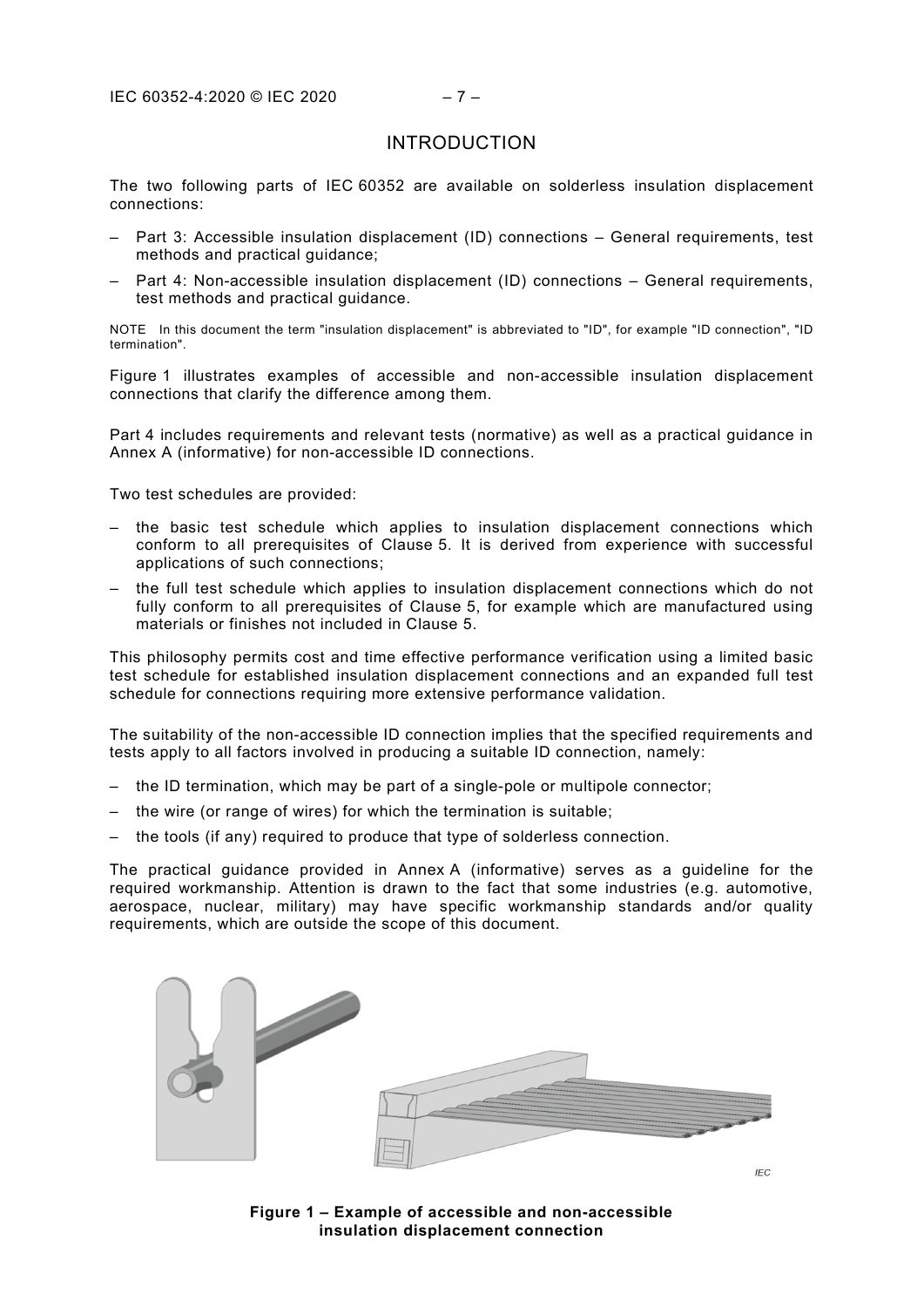IEC Guide 109 advocates the need to minimise the impact of a product on the natural environment throughout the product life cycle.

It is understood that some of the materials permitted in this document can have a negative environmental impact.

As technological advances lead to acceptable alternatives for these materials, they will be eliminated from the document.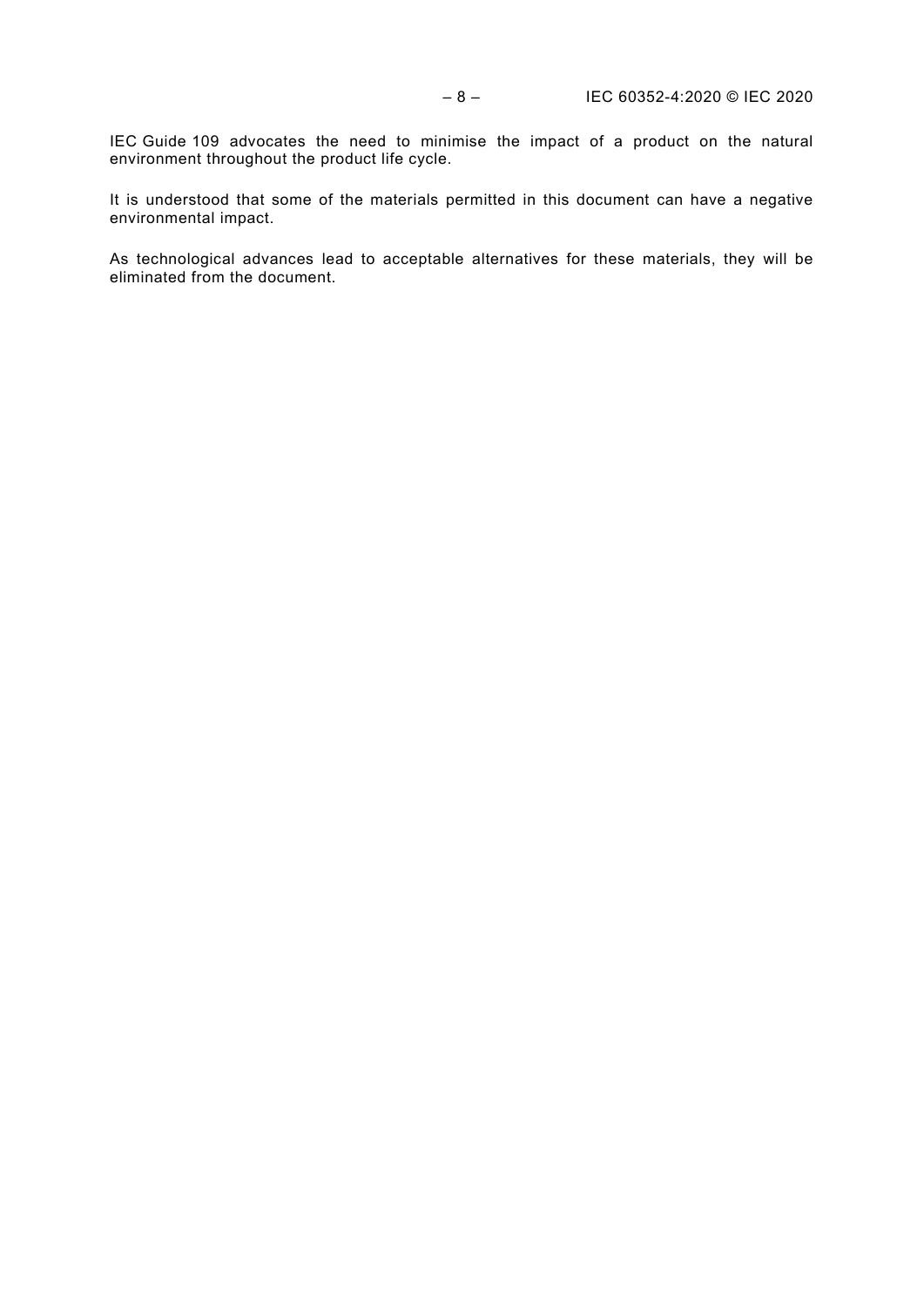# **SOLDERLESS CONNECTIONS –**

# **Part 4: Non-accessible insulation displacement (ID) connections – General requirements, test methods and practical guidance**

#### <span id="page-8-0"></span>**1 Scope**

This part of IEC 60352 is applicable to non-accessible ID connections for which the tests and measurements according to Clauses 6 through 8 are suitable and which are made with:

- appropriately designed ID terminations;
- wires having solid round conductors of 0,25 mm to 3,6 mm nominal diameter;
- wires having stranded conductors of 0,05 mm<sup>2</sup> to 10 mm<sup>2</sup> cross-sectional area;

for use in electrical and electronic equipment and components.

Information on materials and data from industrial experience is included in addition to the test procedures to provide electrically stable connections under prescribed environmental conditions.

There are different designs and materials for ID terminations in use. For this reason, only fundamental parameters of the termination are specified, while the performance requirements of the wire and the complete connection are specified in full detail.

The purpose of this document is:

- to determine the suitability of non-accessible ID connections under specified mechanical, electrical and atmospheric conditions;
- to provide a means of comparing test results when the tools used to make the connections, if any, are of different designs or manufacture.

#### <span id="page-8-1"></span>**2 Normative references**

The following documents are referred to in the text in such a way that some or all of their content constitutes requirements of this document. For dated references, only the edition cited applies. For undated references, the latest edition of the referenced document (including any amendments) applies.

IEC 60050-581, *International Electrotechnical Vocabulary – Part 581: Electromechanical components for electronic equipment*

IEC 60068-1, *Environmental testing – Part 1: General and guidance*

IEC 60228, *Conductors of insulated cables*

IEC 60512-1, *Connectors for electrical and electronic equipment – Tests and measurements – Part 1: Generic specification*

IEC 60512-1-1, *Connectors for electronic equipment – Tests and measurements – Part 11: General examination – Test 1a: Visual examination*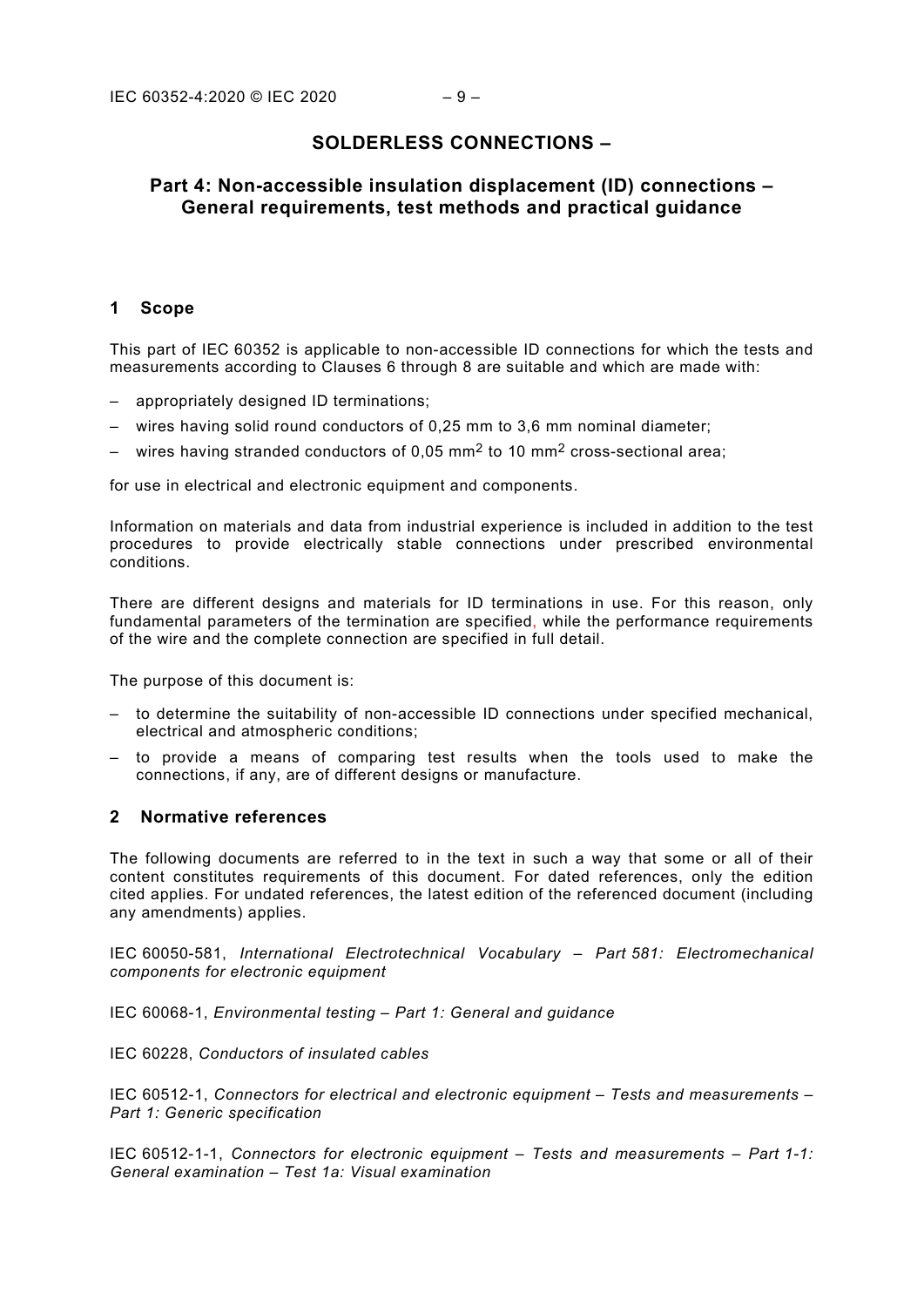IEC 60512-2-1, *Connectors for electronic equipment – Tests and measurements – Part 2-1: Electrical continuity and contact resistance tests – Test 2a: Contact resistance – Millivolt level method*

IEC 60512-2-2, *Connectors for electronic equipment – Tests and measurements – Part 22: Electrical continuity and contact resistance tests – Test 2b: Contact resistance – Specified test current method*

IEC 60512-2-5, *Connectors for electronic equipment – Tests and measurements – Part 25: Electrical continuity and contact resistance tests – Test 2e: Contact disturbance*

IEC 60512-6-4, *Connectors for electronic equipment – Tests and measurements – Part 64: Dynamic stress tests – Test 6d: Vibration (sinusoidal)*

IEC 60512-9-2, *Connectors for electronic equipment – Tests and measurements – Part 92: Endurance tests – Test 9b: Electrical load and temperature*

IEC 60512-11-1, *Connectors for electrical and electronic equipment – Tests and measurements – Part 11-1: Climatic tests – Test 11a – Climatic sequence*

IEC 60512-11-4, *Connectors for electronic equipment – Tests and measurements – Part 114: Climatic tests – Test 11d: Rapid change of temperature*

IEC 60512-11-7, *Connectors for electronic equipment – Tests and measurements – Part 11-7: Climatic tests – Test 11g: Flowing mixed gas corrosion test*

IEC 60512-11-9, *Connectors for electronic equipment – Tests and measurements – Part 119: Climatic tests – Test 11i: Dry heat* 

IEC 60512-11-10, *Connectors for electronic equipment – Tests and measurements – Part 1110: Climatic tests – Test 11j: Cold*

<span id="page-9-0"></span>IEC 60512-11-12, *Connectors for electronic equipment – Tests and measurements – Part 1112: Climatic tests – Test 11m: Damp heat, cyclic*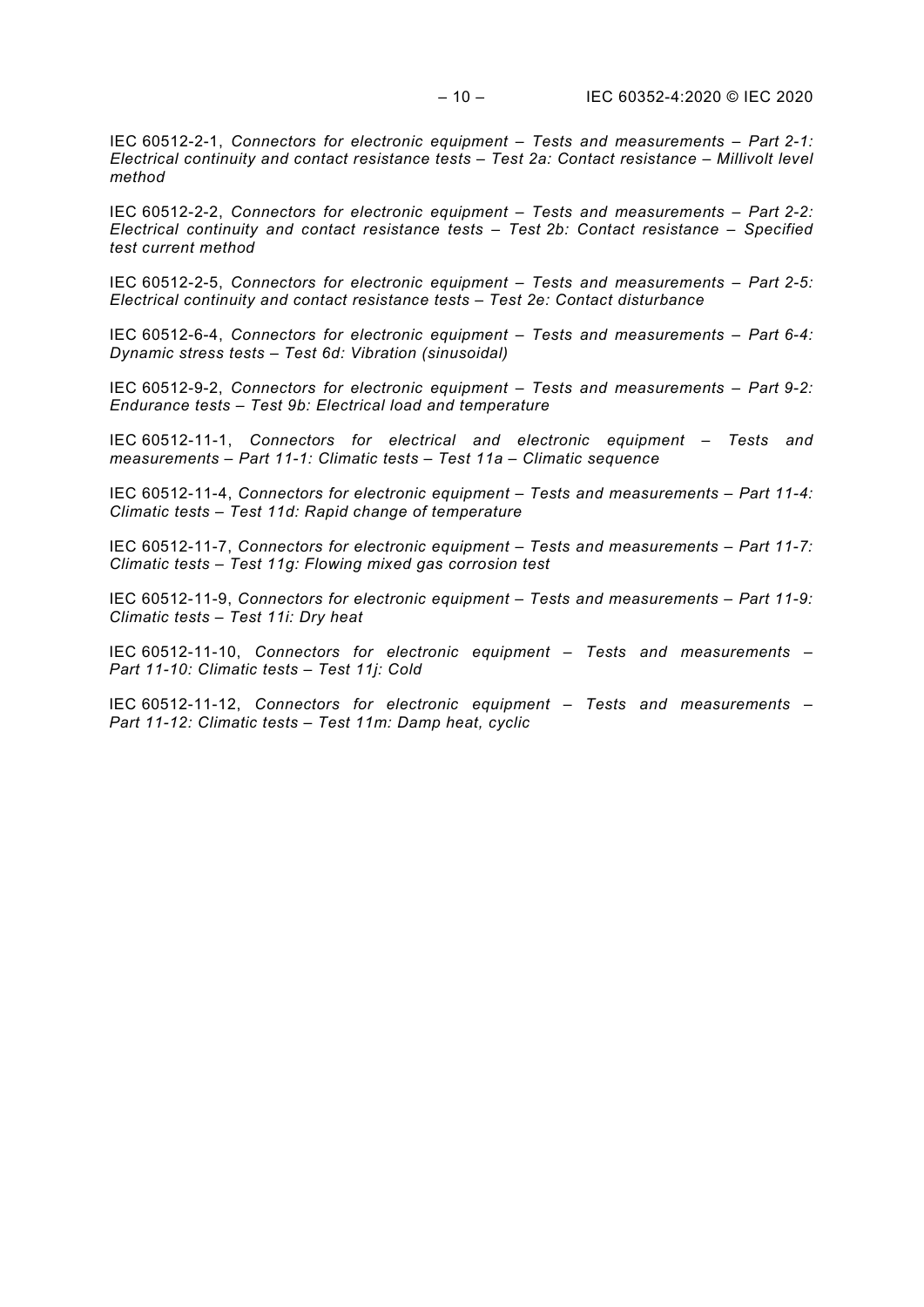# SOMMAIRE

| 1              |            |                                                                        |  |
|----------------|------------|------------------------------------------------------------------------|--|
| 2              |            |                                                                        |  |
| 3              |            |                                                                        |  |
| 4              |            |                                                                        |  |
| 5              |            | Conditions préalables relatives au programme d'essais de base56        |  |
|                | 5.1        |                                                                        |  |
|                | 5.2        |                                                                        |  |
|                | 5.2.1      |                                                                        |  |
|                | 5.2.2      |                                                                        |  |
|                | 5.2.3      | Traitements de surface des contacts CAD non accessibles56              |  |
|                | 5.2.4      | Caractéristiques de conception des contacts CAD non accessibles 57     |  |
|                | 5.3        | Conditions préalables relatives aux fils et aux conducteurs57          |  |
|                | 5.3.1      |                                                                        |  |
|                | 5.3.2      |                                                                        |  |
|                | 5.3.3      |                                                                        |  |
|                | 5.3.4      |                                                                        |  |
|                | 5.3.5      |                                                                        |  |
|                | 5.4        | Connexions autodénudantes non accessibles (connexions CAD)58           |  |
| 6              |            |                                                                        |  |
|                | 6.1        |                                                                        |  |
|                | 6.2        |                                                                        |  |
|                | 6.3<br>6.4 |                                                                        |  |
|                | 6.5        |                                                                        |  |
|                | 6.6        |                                                                        |  |
| $\overline{7}$ |            |                                                                        |  |
|                | 7.1        |                                                                        |  |
|                | 7.2        |                                                                        |  |
|                | 7.2.1      |                                                                        |  |
|                | 7.2.2      |                                                                        |  |
|                | 7.2.3      |                                                                        |  |
|                | 7.2.4      | Recâblage des connexions, contacts CAD non accessibles réutilisables61 |  |
|                | 7.2.5      |                                                                        |  |
|                | 7.3        |                                                                        |  |
|                | 7.3.1      |                                                                        |  |
|                | 7.3.2      |                                                                        |  |
|                | 7.3.3      |                                                                        |  |
|                | 7.4        |                                                                        |  |
|                | 7.4.1      |                                                                        |  |
|                | 7.4.2      |                                                                        |  |
|                | 7.4.3      |                                                                        |  |
|                | 7.4.4      |                                                                        |  |
|                | 7.4.5      |                                                                        |  |
| 8              |            |                                                                        |  |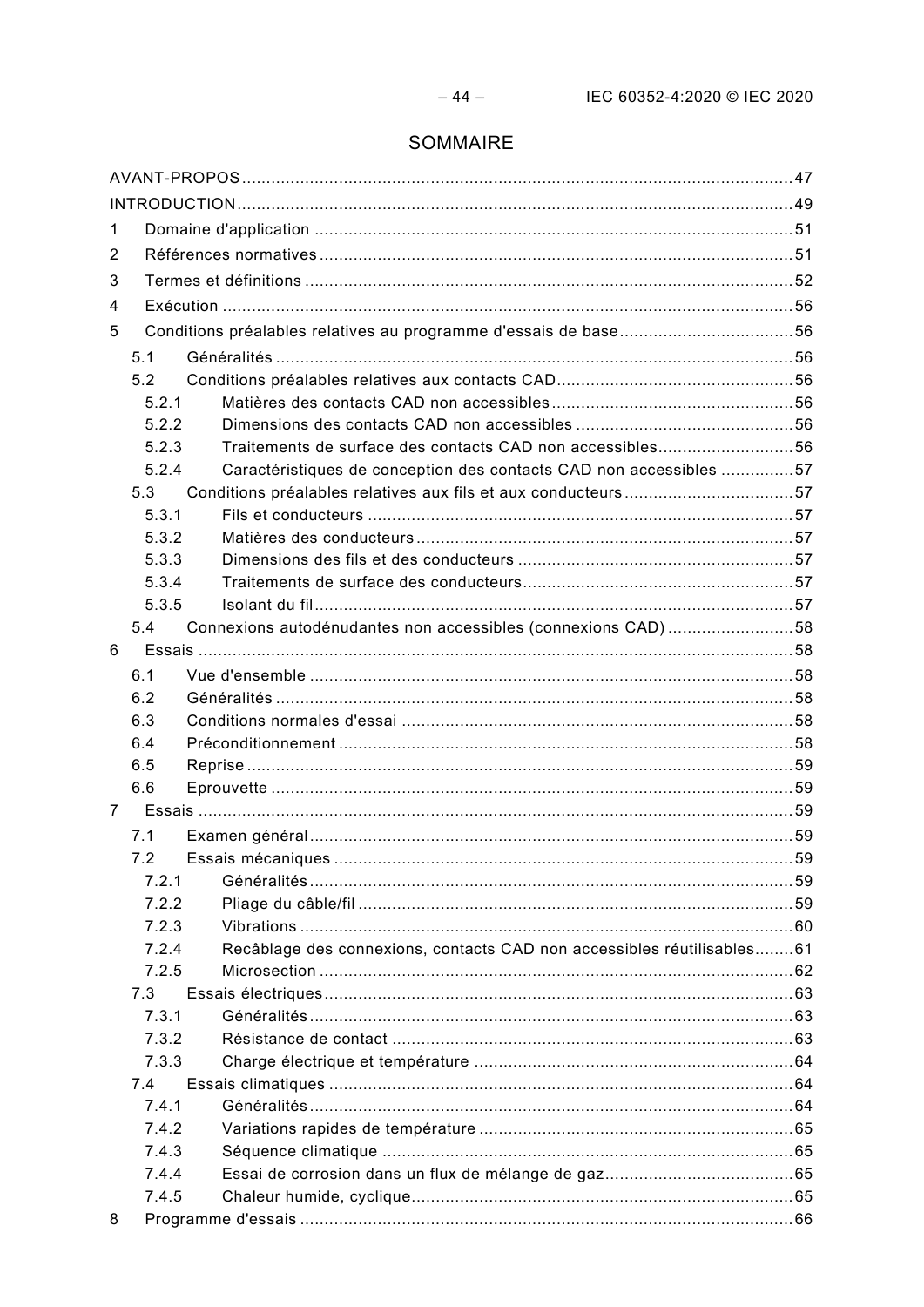| 8.1          |                                                                      |  |
|--------------|----------------------------------------------------------------------|--|
| 8.1.1        |                                                                      |  |
| 8.1.2        | Connexions CAD avec contacts appropriés pour une gamme de            |  |
| 8.1.3        |                                                                      |  |
| 8.2          |                                                                      |  |
| 8.2.1        |                                                                      |  |
| 8.2.2        |                                                                      |  |
| 8.2.3        |                                                                      |  |
| 8.3          |                                                                      |  |
| 8.3.1        |                                                                      |  |
| 8.3.2        |                                                                      |  |
| 8.3.3        |                                                                      |  |
| 8.4          |                                                                      |  |
|              |                                                                      |  |
| A.1          | Informations générales sur les connexions CAD non accessibles75      |  |
| A.1.1        |                                                                      |  |
| A.1.2        |                                                                      |  |
| A.2          |                                                                      |  |
| A.3          |                                                                      |  |
| A.3.1        |                                                                      |  |
| A.3.2        |                                                                      |  |
| A.3.3        |                                                                      |  |
| A.4          |                                                                      |  |
| A.4.1        |                                                                      |  |
| A.4.2        |                                                                      |  |
| A.4.3        |                                                                      |  |
| A.4.4        |                                                                      |  |
| A.5          |                                                                      |  |
| A.5.1        |                                                                      |  |
| A.5.2        |                                                                      |  |
| A.5.3        |                                                                      |  |
| A.5.4        |                                                                      |  |
| A.5.5        |                                                                      |  |
| A.6          |                                                                      |  |
| A.6.1        |                                                                      |  |
| A.6.2        | Connexions CAD comportant plus d'un fil dans la fente de connexion79 |  |
|              |                                                                      |  |
| B.1          |                                                                      |  |
| B.1.1        | Connexions CAD qui peuvent uniquement être examinées par un          |  |
|              |                                                                      |  |
| <b>B.1.2</b> | Connexions CAD qui peuvent être examinées par un contrôle non        |  |
| B.2          | Informations générales supplémentaires sur les connexions CAD des    |  |
| B.2.1        | Montage et cambrage des torons de fils ou des câbles avec contacts   |  |
| B.2.2        | Accouplement et désaccouplement des connecteurs multicontacts avec   |  |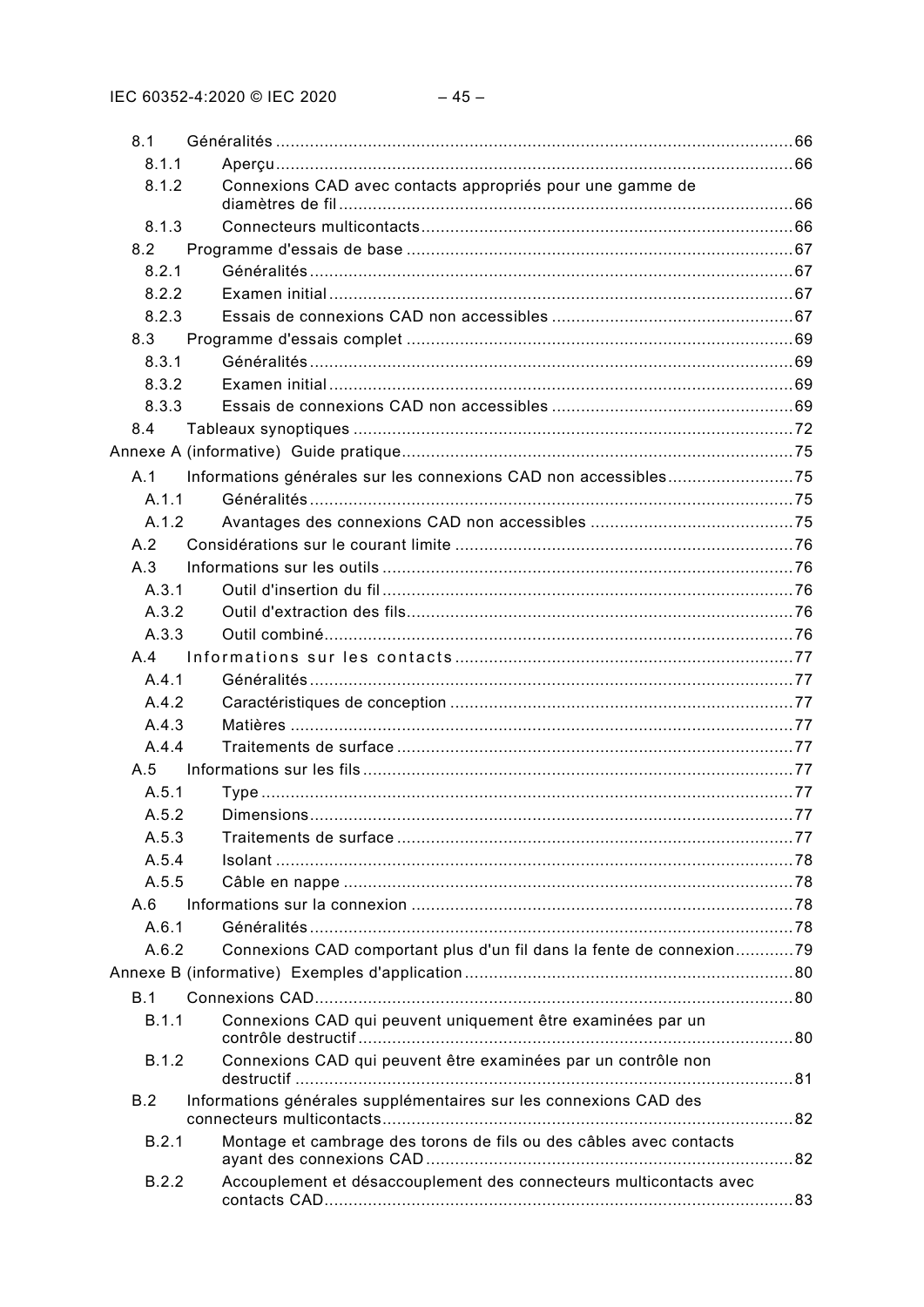| B.3 | Exemples de bonnes microsections transversales ou de résultats négatifs                                                                                          |  |
|-----|------------------------------------------------------------------------------------------------------------------------------------------------------------------|--|
| B.4 |                                                                                                                                                                  |  |
|     |                                                                                                                                                                  |  |
|     | Figure 1 – Exemple de connexions autodénudantes accessibles et non accessibles50                                                                                 |  |
|     |                                                                                                                                                                  |  |
|     |                                                                                                                                                                  |  |
|     |                                                                                                                                                                  |  |
|     |                                                                                                                                                                  |  |
|     |                                                                                                                                                                  |  |
|     |                                                                                                                                                                  |  |
|     | Figure 8 - Connexion CAD non accessible réalisée avec un conducteur divisé 62                                                                                    |  |
|     | Figure 9 – Connexion CAD non accessible réalisée avec un conducteur cylindrique                                                                                  |  |
|     |                                                                                                                                                                  |  |
|     |                                                                                                                                                                  |  |
|     |                                                                                                                                                                  |  |
|     | Figure A.1 – Exemple de connexion CAD non accessible avec deux conducteurs de<br>sections différentes dans une fente de connexion; fils à conducteurs divisés 79 |  |
|     | Figure B.1 - Exemples de connexions CAD correctes cachées dans le boîtier ouvert ou                                                                              |  |
|     | Figure B.2 - Parties de boîtier de connecteur qui assurent des connexions CAD                                                                                    |  |
|     | Figure B.3 – Montage des torons de fils ou des câbles avec contacts ayant des                                                                                    |  |
|     |                                                                                                                                                                  |  |
|     | Figure B.5 - Accouplement et désaccouplement de connecteurs multicontacts84                                                                                      |  |
|     |                                                                                                                                                                  |  |
|     |                                                                                                                                                                  |  |
|     | Tableau 2 - Résistance de contact des connexions CAD non accessibles, valeurs                                                                                    |  |
|     |                                                                                                                                                                  |  |
|     | Tableau 4 - Programme d'essais de qualification - Groupe d'essais 1 67                                                                                           |  |
|     | Tableau 5 - Programme d'essais de qualification - Groupe d'essais 268                                                                                            |  |
|     | Tableau 6 - Programme d'essais de qualification - Groupe d'essais 3 68                                                                                           |  |
|     |                                                                                                                                                                  |  |
|     |                                                                                                                                                                  |  |
|     | Tableau 9 – Programme d'essais de qualification – Groupe d'essais B 70                                                                                           |  |
|     | Tableau 10 - Programme d'essais de qualification - Groupe d'essais C 70                                                                                          |  |
|     | Tableau 11 - Programme d'essais de qualification - Groupe d'essais D 71                                                                                          |  |
|     | Tableau 12 - Programme d'essais de qualification - Groupe d'essais E 72                                                                                          |  |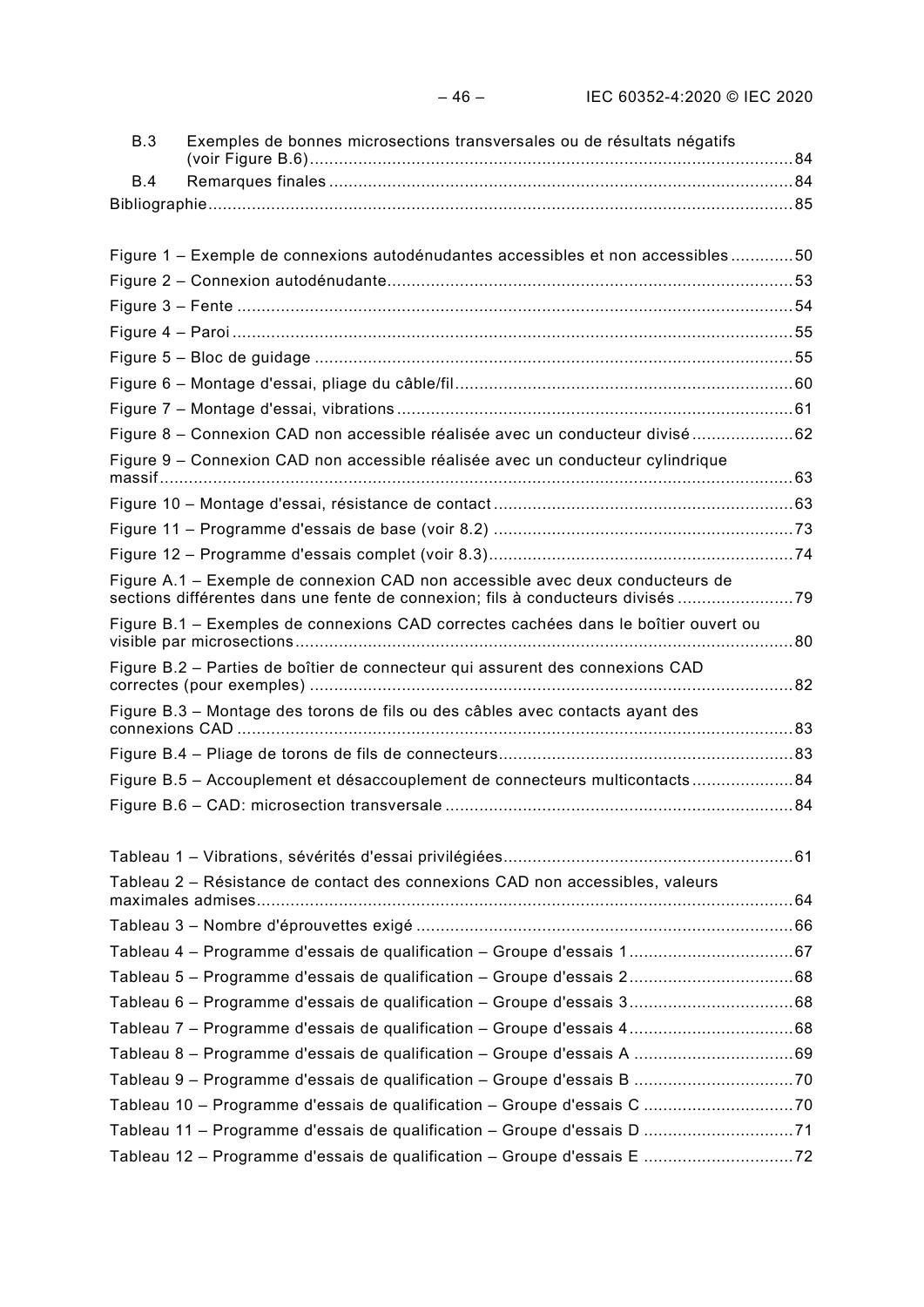## COMMISSION ELECTROTECHNIQUE INTERNATIONALE

\_\_\_\_\_\_\_\_\_\_\_\_

# **CONNEXIONS SANS SOUDURE –**

# **Partie 4: Connexions autodénudantes (CAD) non accessibles – Règles générales, méthodes d'essai et guide pratique**

#### AVANT-PROPOS

- <span id="page-13-0"></span>1) La Commission Electrotechnique Internationale (IEC) est une organisation mondiale de normalisation composée de l'ensemble des comités électrotechniques nationaux (Comités nationaux de l'IEC). L'IEC a pour objet de favoriser la coopération internationale pour toutes les questions de normalisation dans les domaines de l'électricité et de l'électronique. A cet effet, l'IEC – entre autres activités – publie des Normes internationales, des Spécifications techniques, des Rapports techniques, des Spécifications accessibles au public (PAS) et des Guides (ci-après dénommés 'Publication(s) de l'IEC'). Leur élaboration est confiée à des comités d'études, aux travaux desquels tout Comité national intéressé par le sujet traité peut participer. Les organisations internationales, gouvernementales et non gouvernementales, en liaison avec l'IEC, participent également aux travaux. L'IEC collabore étroitement avec l'Organisation Internationale de Normalisation (ISO), selon des conditions fixées par accord entre les deux organisations.
- 2) Les décisions ou accords officiels de l'IEC concernant les questions techniques représentent, dans la mesure du possible, un accord international sur les sujets étudiés, étant donné que les Comités nationaux de l'IEC intéressés sont représentés dans chaque comité d'études.
- 3) Les Publications de l'IEC se présentent sous la forme de recommandations internationales et sont agréées comme telles par les Comités nationaux de l'IEC. Tous les efforts raisonnables sont entrepris afin que l'IEC s'assure de l'exactitude du contenu technique de ses publications; l'IEC ne peut pas être tenue responsable de l'éventuelle mauvaise utilisation ou interprétation qui en est faite par un quelconque utilisateur final.
- 4) Dans le but d'encourager l'uniformité internationale, les Comités nationaux de l'IEC s'engagent, dans toute la mesure possible, à appliquer de façon transparente les Publications de l'IEC dans leurs publications nationales et régionales. Toutes divergences entre toutes Publications de l'IEC et toutes publications nationales ou régionales correspondantes doivent être indiquées en termes clairs dans ces dernières.
- 5) L'IEC elle-même ne fournit aucune attestation de conformité. Des organismes de certification indépendants fournissent des services d'évaluation de conformité et, dans certains secteurs, accèdent aux marques de conformité de l'IEC. L'IEC n'est responsable d'aucun des services effectués par les organismes de certification indépendants.
- 6) Tous les utilisateurs doivent s'assurer qu'ils sont en possession de la dernière édition de cette publication.
- 7) Aucune responsabilité ne doit être imputée à l'IEC, à ses administrateurs, employés, auxiliaires ou mandataires, y compris ses experts particuliers et les membres de ses comités d'études et des Comités nationaux de l'IEC, pour tout préjudice causé en cas de dommages corporels et matériels, ou de tout autre dommage de quelque nature que ce soit, directe ou indirecte, ou pour supporter les coûts (y compris les frais de justice) et les dépenses découlant de la publication ou de l'utilisation de cette Publication de l'IEC ou de toute autre Publication de l'IEC, ou au crédit qui lui est accordé.
- 8) L'attention est attirée sur les références normatives citées dans cette publication. L'utilisation de publications référencées est obligatoire pour une application correcte de la présente publication.
- 9) L'attention est attirée sur le fait que certains des éléments de la présente Publication de l'IEC peuvent faire l'objet de droits de brevet. L'IEC ne saurait être tenue pour responsable de ne pas avoir identifié de tels droits de brevets et de ne pas avoir signalé leur existence.

La Norme internationale IEC 60352-4 a été établie par le sous-comité 48B: Connecteurs électriques, du comité d'études 48 de l'IEC: Connecteurs électriques et structures mécaniques pour les équipements électriques et électroniques.

Cette deuxième édition annule et remplace la première édition parue en 1994, et son Amendement 1 (2000). La présente édition constitue une révision technique.

Cette édition inclut les modifications techniques majeures suivantes par rapport à l'édition précédente:

- a) les Articles 9 à 13 ont été transférés à l'Annexe A (informative);
- b) les figures ont été retravaillées pour plus de clarté.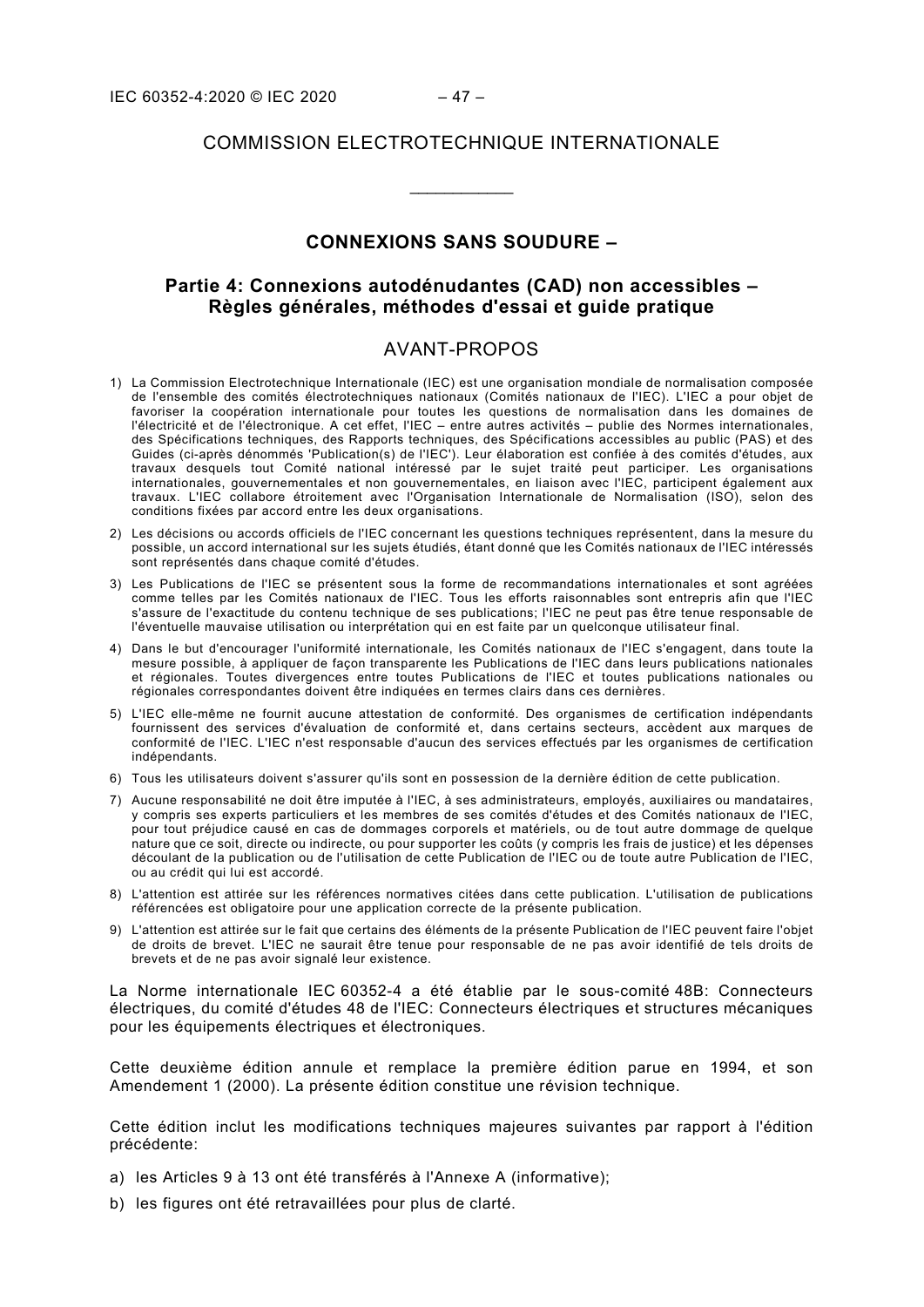Le texte de cette Norme internationale est issu des documents suivants:

| <b>FDIS</b>   | Rapport de vote |
|---------------|-----------------|
| 48B/2804/FDIS | 48B/2820/RVD    |

Le rapport de vote indiqué dans le tableau ci-dessus donne toute information sur le vote ayant abouti à l'approbation de cette Norme internationale.

Ce document a été rédigé selon les Directives ISO/IEC, Partie 2.

Une liste de toutes les parties de la série IEC 60352, publiées sous le titre général *Connexions sans soudure*, peut être consultée sur le site web de l'IEC.

Le comité a décidé que le contenu de ce document ne sera pas modifié avant la date de stabilité indiquée sur le site web de l'IEC sous "http://webstore.iec.ch" dans les données relatives au document recherché. A cette date, le document sera

- reconfirmé,
- supprimé,
- remplacé par une édition révisée, ou
- amendé.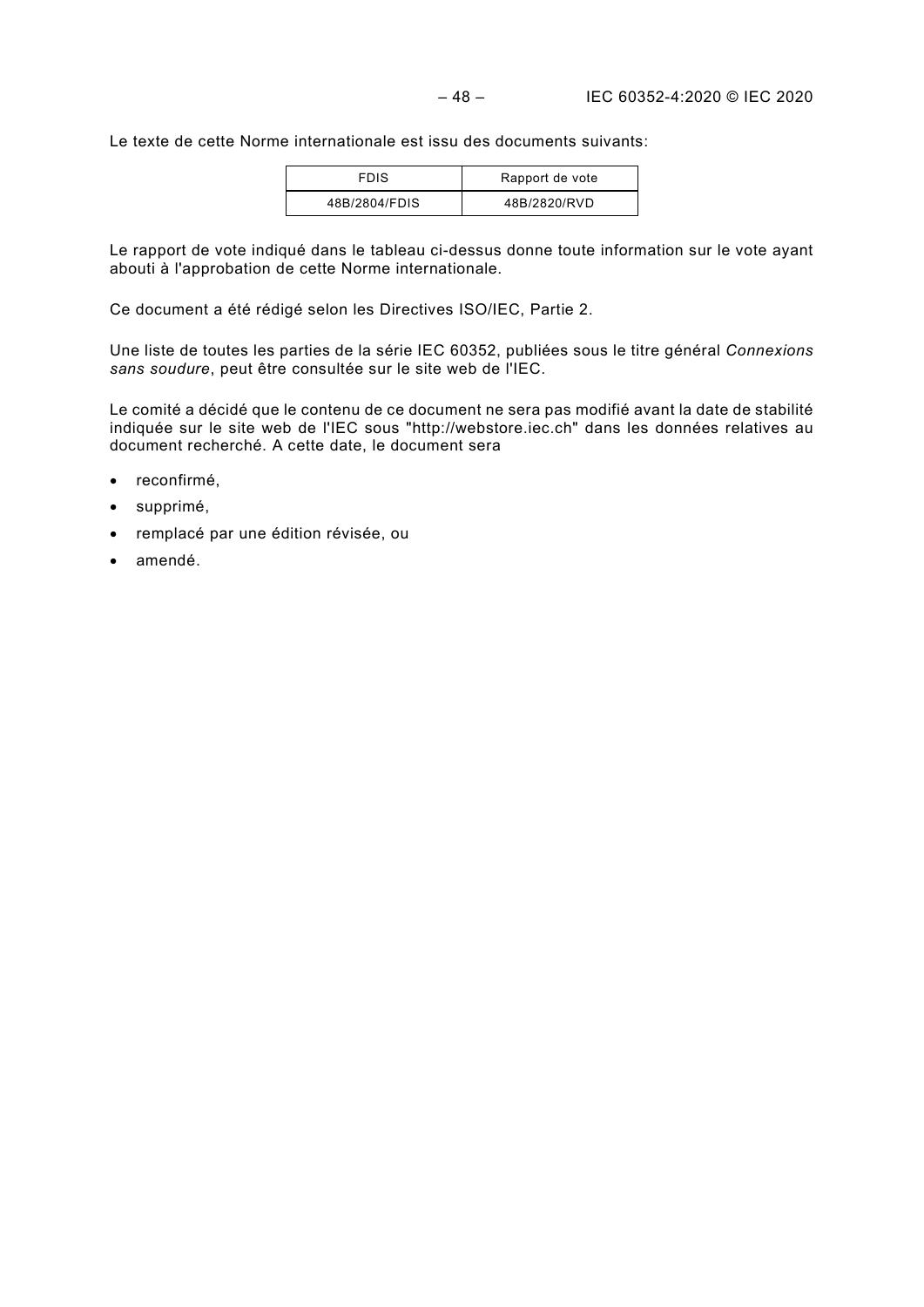#### INTRODUCTION

<span id="page-15-0"></span>Les deux parties suivantes de l'IEC 60352 concernant les connexions autodénudantes sans soudure sont disponibles:

- Partie 3: Connexions autodénudantes accessibles Règles générales, méthodes d'essai et guide pratique;
- Partie 4: Connexions autodénudantes non accessibles Règles générales, méthodes d'essai et guide pratique.

NOTE Dans le présent document, l'expression "connexion autodénudante" est abrégée en "CAD", par exemple "connexion CAD", "contact CAD".

La [Figure 1](#page-16-0) illustre des exemples de connexions autodénudantes accessibles et non accessibles qui clarifient la différence entre elles.

La Partie 4 inclut les exigences et les essais applicables (normatifs), ainsi qu'un guide pratique dans l'Annexe A (informative), pour les connexions CAD non accessibles.

Deux programmes d'essais sont proposés:

- un programme d'essais de base qui s'applique aux connexions autodénudantes conformes à toutes les conditions préalables de l'Article 5. Il est tiré de l'expérience acquise sur des applications menées à bien sur de telles connexions;
- un programme d'essais complet qui s'applique aux connexions autodénudantes qui ne sont pas totalement conformes à toutes les conditions préalables de l'Article 5, par exemple à celles dont la fabrication utilise des matières ou des traitements de surface n'appartenant pas à l'Article 5.

Ce système permet un contrôle optimisé en coût et temps en utilisant le programme d'essais de base réduit pour les connexions éprouvées et un programme d'essais complet étendu pour les connexions nécessitant une vérification complète des performances.

La conformité de la connexion CAD non accessible implique que les exigences et les essais spécifiés s'appliquent à tous les facteurs impliqués dans la production d'une connexion CAD appropriée, à savoir:

- le contact CAD, qui peut faire partie d'un connecteur monobroche ou multicontact;
- le fil (ou la gamme de fils) pour lequel le contact est approprié;
- les outils (le cas échéant) exigés pour produire ce type de connexion sans soudure.

Le guide pratique fourni à l'Annexe A (informative) fait office de lignes directrices pour l'exécution exigée. L'attention est attirée sur le fait que certaines branches de l'industrie (par exemple automobile, aérospatiale, nucléaire, militaire) peuvent avoir des normes d'exécution et/ou des exigences de qualité spécifiques, qui sortent du domaine d'application du présent document.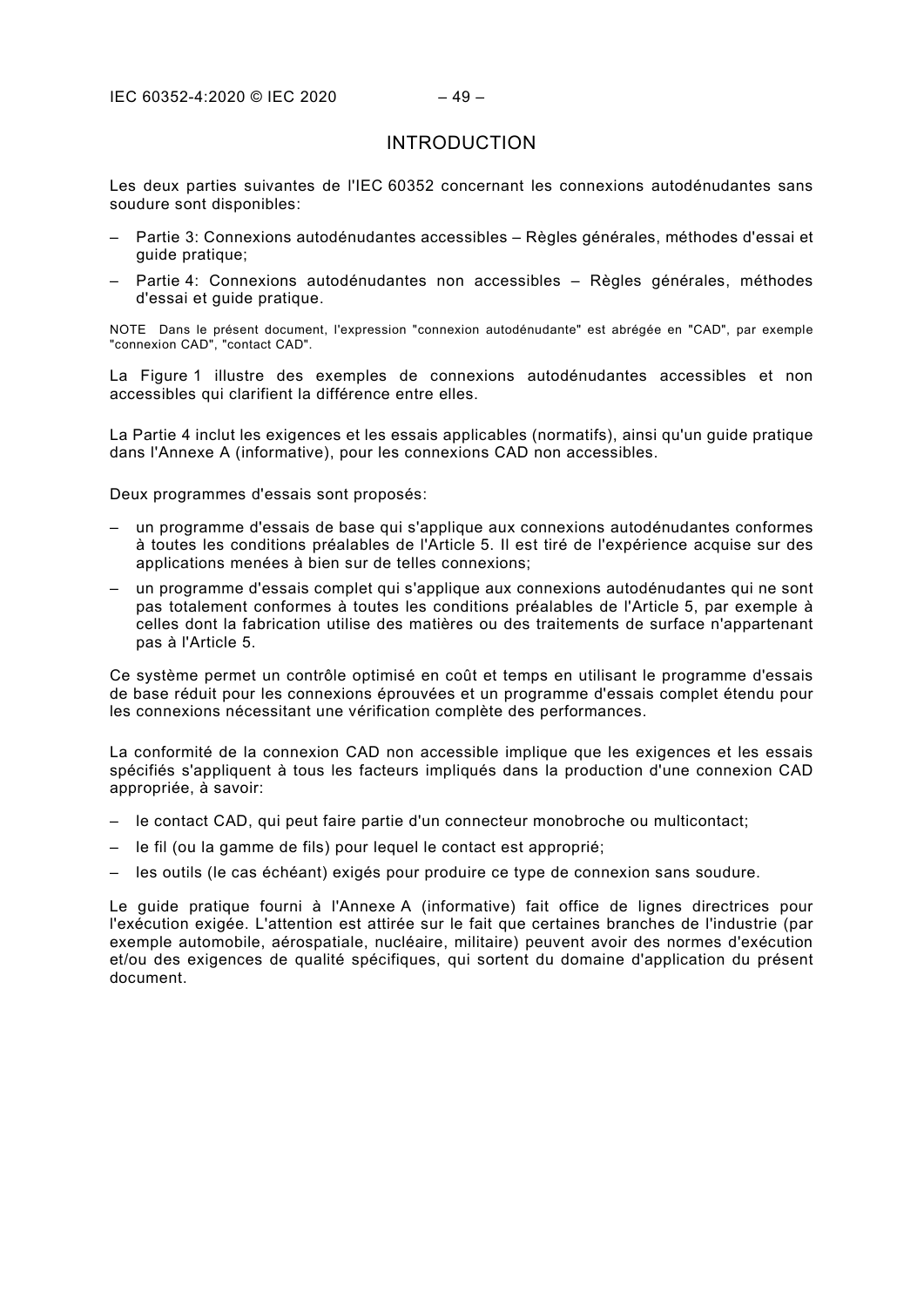

#### <span id="page-16-0"></span>**Figure 1 – Exemple de connexions autodénudantes accessibles et non accessibles**

L'IEC Guide 109 met en évidence le besoin de réduire l'incidence d'un produit sur l'environnement naturel tout au long du cycle de vie du produit.

Il est entendu que quelques-unes des matières admises dans le présent document peuvent avoir un effet négatif sur l'environnement.

Dès que les progrès technologiques conduisent à des alternatives acceptables pour ces matières, celles-ci sont éliminées du présent document.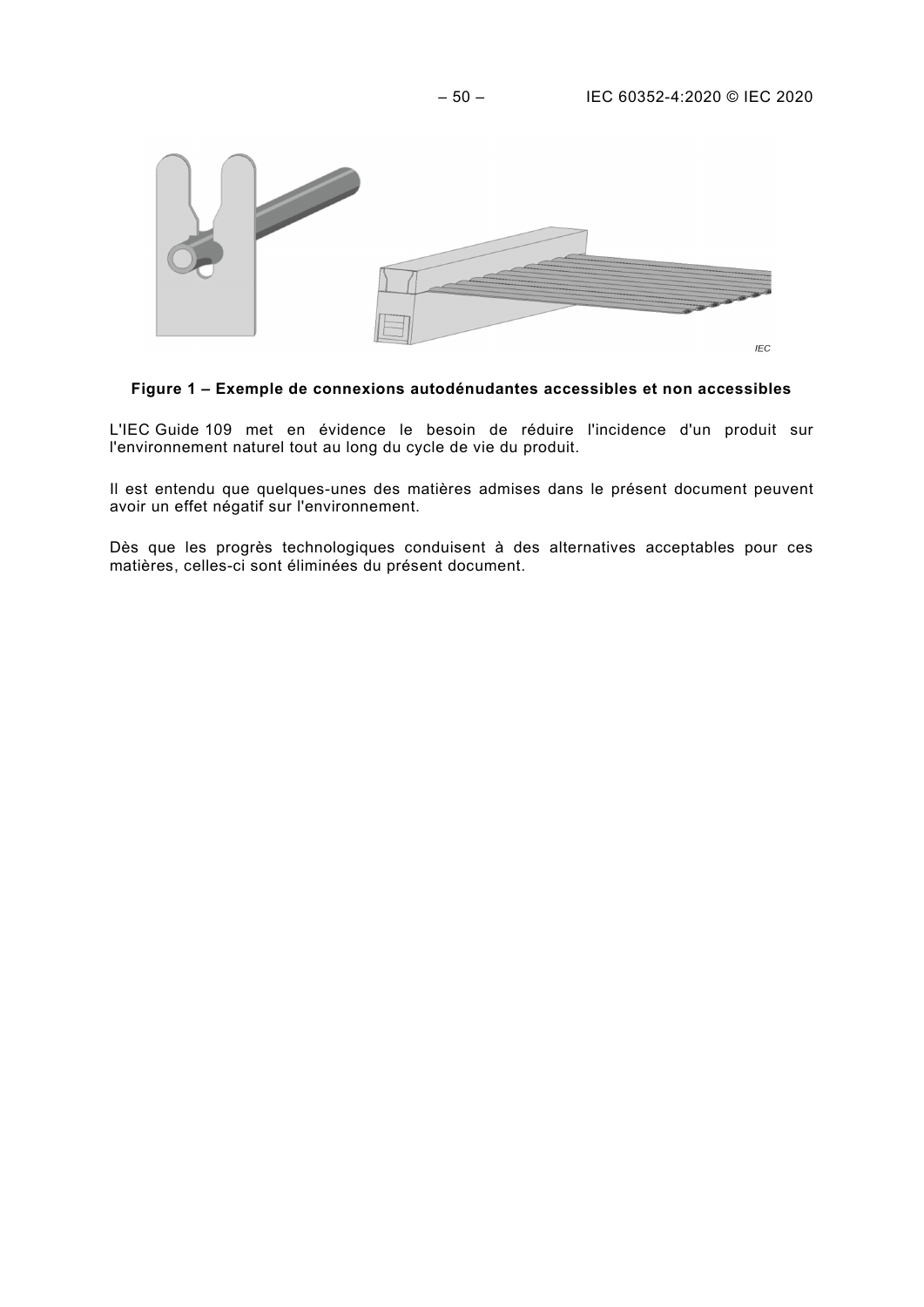## **CONNEXIONS SANS SOUDURE –**

# **Partie 4: Connexions autodénudantes (CAD) non accessibles – Règles générales, méthodes d'essai et guide pratique**

#### <span id="page-17-0"></span>**1 Domaine d'application**

La présente partie de l'IEC 60352 s'applique aux connexions CAD non accessibles pour lesquelles les essais et les mesures conformes aux Articles 6 à 8 sont appropriés et qui sont composées de:

- contacts CAD de conception appropriée;
- fils à conducteurs cylindriques massifs de diamètre nominal 0,25 mm à 3,6 mm;
- fils à conducteurs divisés de section 0,05 mm<sup>2</sup> à 10 mm<sup>2</sup>;

pour l'utilisation dans les équipements et composants électriques et électroniques.

Des informations sur les matières et des résultats dus à l'expérience industrielle y sont inclus en plus des méthodes d'essai pour assurer des connexions électriquement stables dans les conditions d'environnement prescrites.

Il y a différentes conceptions et matières utilisées pour les contacts CAD. C'est pourquoi seuls les paramètres fondamentaux du contact sont spécifiés, tandis que les exigences des performances du fil et de la connexion terminée sont définies dans tous les détails.

Le présent document a pour objet de:

- déterminer la conformité des connexions CAD non accessibles dans des conditions mécaniques, électriques et atmosphériques spécifiées;
- fournir un moyen de comparaison des résultats d'essai quand les outils utilisés pour faire les connexions, le cas échéant, sont de conceptions ou de fabrications différentes.

#### <span id="page-17-1"></span>**2 Références normatives**

Les documents suivants cités dans le texte constituent, pour tout ou partie de leur contenu, des exigences du présent document. Pour les références datées, seule l'édition citée s'applique. Pour les références non datées, la dernière édition du document de référence s'applique (y compris les éventuels amendements).

IEC 60050-581, *Vocabulaire Électrotechnique International – Partie 581: Composants électromécaniques pour équipements électroniques*

IEC 60068-1, *Essais d'environnement – Partie 1: Généralités et lignes directrices*

IEC 60228, *Âmes des câbles isolés*

IEC 60512-1, *Connecteurs pour équipements électroniques – Essais et mesures – Partie 1: Spécification générique*

IEC 60512-1-1, *Connecteurs pour équipements électroniques – Essais et mesures – Partie 11: Examen général – Essai 1a: Examen visuel*